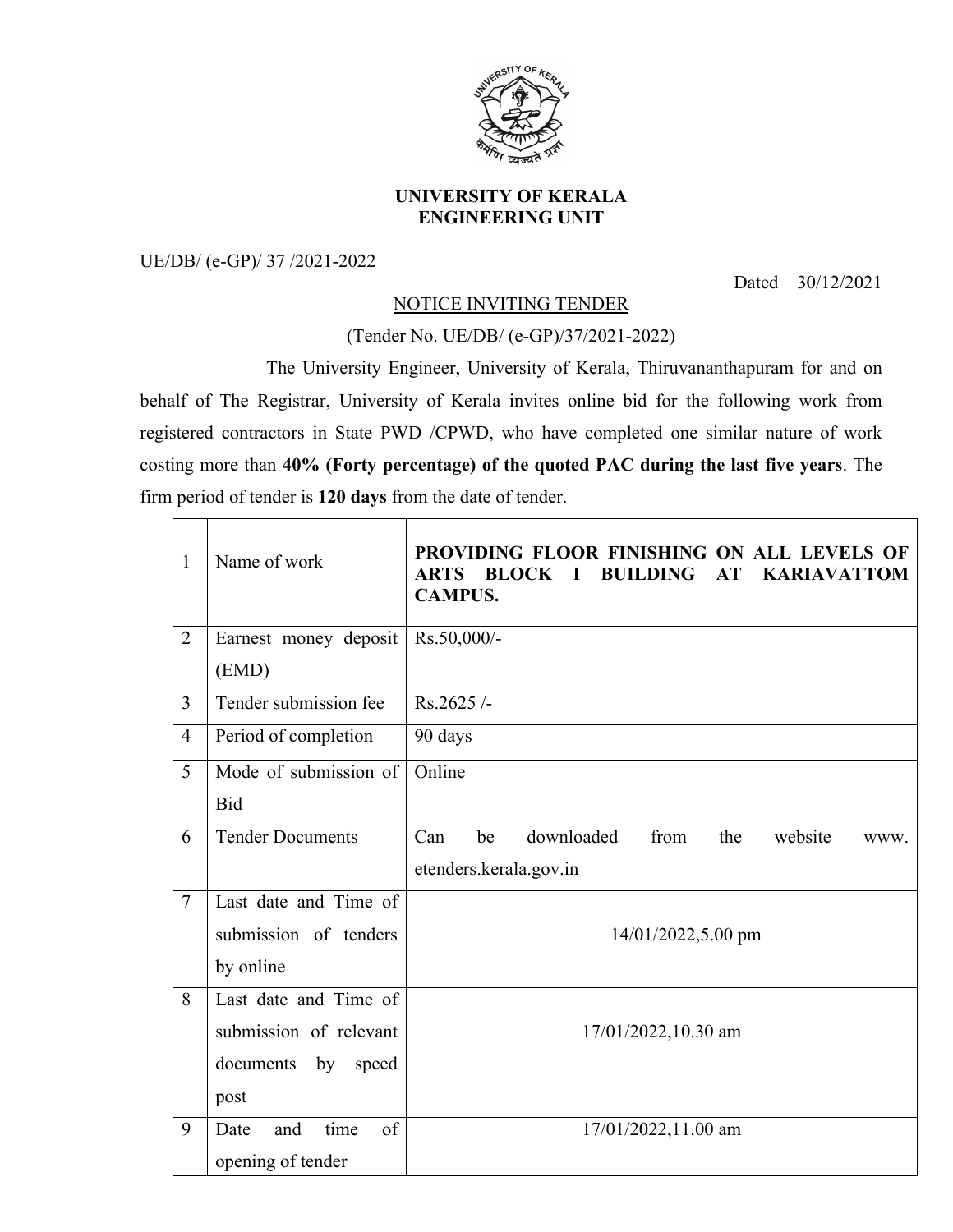| Tender PAC (Excluding | Rs 66, 23, 539/- |
|-----------------------|------------------|
| $GST \omega 12\%)$    |                  |
| Class of contractor   | C and above      |
|                       |                  |

General tender documents and tender schedule can be downloaded in A<sub>4</sub> plain size paper free of cost from the website www.etenders.kerala.gov.in. **Duly filled up and signed tender schedule along with relevant documents should also be sent to the Registrar, University of Kerala Palayam Thiruvananthapuram, Pin-695034**, by speed post so as to reach before the date and time specified. The cover containing the documents should superscribe the name of work, tender number, and last date of submission of tender.

Documents to be submitted along with bid through online/ speed post.

| S <sub>I.No</sub> | <b>Through online</b>            | Through speed post                  |
|-------------------|----------------------------------|-------------------------------------|
|                   | Scanned copy of valid            | Copy of valid registration          |
| 1                 | registration, G.S.T certificate, | certificate, G.S.T certificate, PAN |
|                   | PAN certificate                  | attested by a gazetted officer      |
| 2                 | Scanned copy of experience       | Copy of experience certificate      |
|                   | certificate                      | attested by a gazetted officer      |
| 3                 | Scanned copy of duly filled e-   | Duly filled e-payment requisition.  |
|                   | payment form                     |                                     |
| 4                 | Form of tender                   | Copy of Form of tender duly         |
|                   |                                  | signed by the contractor            |
| 5                 | Form 83                          | Copy of Form 83 duly signed by      |
|                   |                                  | the contractor                      |
| 6                 | e-Tender conditions              | Copy of e-Tender conditions duly    |
|                   |                                  | signed by the contractor            |

The bids shall be opened at the date and time specified. Further details can be had from the office on the undersigned on all working days during working hours. The bidders are advised to submit their bid well in advance to avoid any kind of network issues. If relevant documents through speed post are not submitted with in time, the tenders will not be considered. The selected contractors have to produce tax invoice at the time of presenting the bill.

The undersigned reserves the right to reject any or all the tenders without assigning any reason whatsoever.